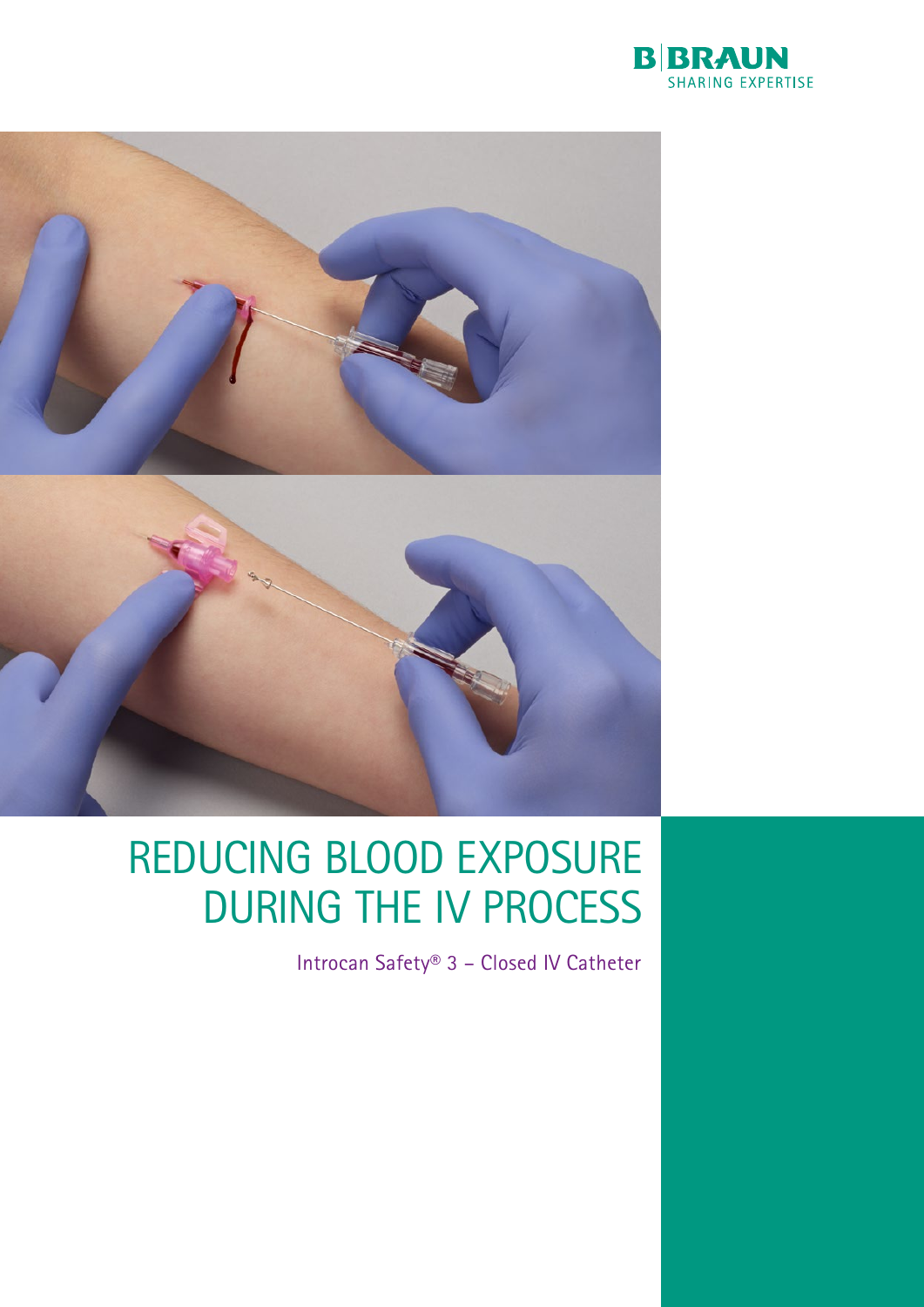# INTRODUCTION

IV catheter placement – a daily challenge

Peripheral IV catheters are a crucial element of today's infusion therapy and a regular tool in clinical practice.

According to research, up to 35.9% of all healthcare workers come into involuntary contact with blood or body fluids at least once a year, with a large share of incidents being unreported.<sup>1</sup>

Although a routine hospital procedure, the placement of an IV catheter can be a complex process which may lead to complications, such as blood exposure, with according implications.

Ideally, healthcare workers should be protected from any blood exposure and environmental contamination by blood should be avoided to reduce the workload associated with cleaning and disinfection.<sup>2</sup>

Each time blood leaks, nurses are at risk for exposure to various bloodborne pathogens, including but not limited to HIV, hepatitis B (HBV), and hepatitis C (HCV).1



Especially during insertion, handling and disposal of contaminated materials, medical personnel run the risk of unintentional contact with blood. The risk is further increased when catheter placement is performed on an uncooperative, noncompliant or combative patient.<sup>1</sup>

When using conventional catheters, blood leakage can occur in up to **61.2% of cases during insertion** and in up to **74% of cases during (dis-)connections.** As a result, about one in 7 blood exposures leads to environmental contamination.2

## HOW OFTEN DOES BLOOD SPILLAGE DURING IV CATHETER PLACEMENT HAPPEN?

## CAUSES AND CHALLENGES

When does blood exposure happen?



In principle, blood exposure can happen every time a catheter is placed, connected or disconnected to other Luer devices or removed.<sup>1</sup> Blood may spill onto the bed, dressings, floor, clothing, gloves, or unprotected skin.

Main causes identified for blood exposure are blood splashes, blood back-flow from catheter hub and insufficient compression of punctured vein during connection and disconnection of Luer devices.1-4

### **Blood spillage can be found on e.g.:5**

## WHEN DOES IT HAPPEN? <sup>4</sup>

- · Armrests 1
- · Bedding and mattresses 2
- · Bed frames and cradles
- · Clothes 3
- · Blood pressure equipment
- · Examination couches
- · Dressings 4



### **In addition, the following (environmental) situations may increase the risk of blood exposure:**

- · High frequency of catheter insertions
- · Hectic work environment, which is especially true in emergency rooms
- · Medical staff working under high pressure (stressful situation)
- · Low appreciation of the actual work process

More than **50% of blood leakage** occurs during catheter insertion.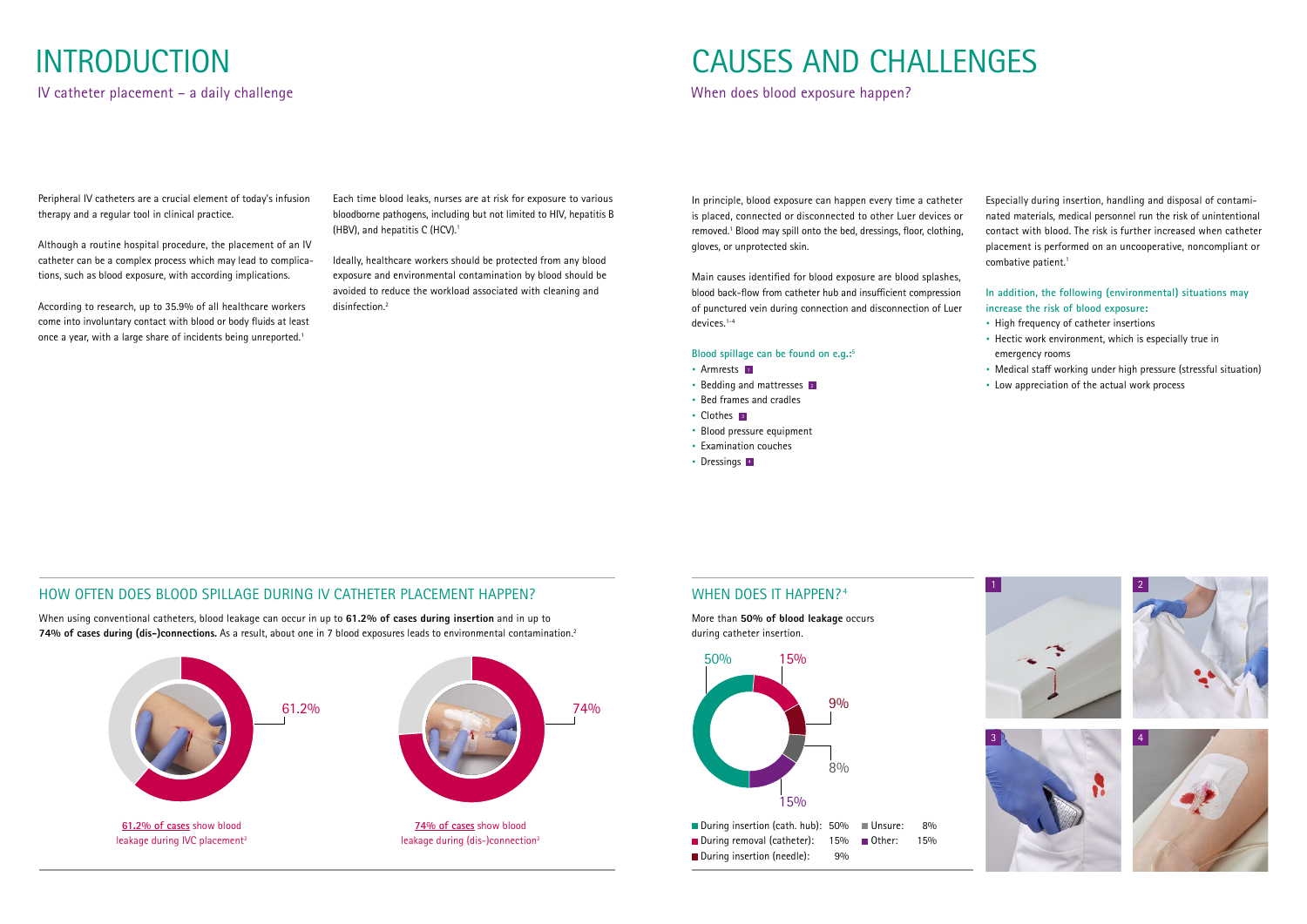# **CONSEQUENCES**

Unexpected blood spillage costs time and money

Coming in contact with blood interrupts the clinical process and is therefore a major inconvenience for the medical staff and the patients. All clinical activities have to be stopped immediately to clean up blood spillages: in addition to bed linen, clothing might have to be changed, the working environment cleaned, contaminated dressings exchanged, and skin disinfected.<sup>1</sup> This requires additional time that is usually not available in the daily hospital routine.

The result is a higher stress level and dissatisfaction among staff, but also a lack of understanding among patients, which in turn can affect the hospital's reputation. The additional tasks resulting from a blood exposure are subsequently lacking in patient care and support.

The blood leakage incidence during IV catheter placement can be significantly reduced when using a blood-control IV catheter. $2,3$ 

In addition to the factors of time, stress level and dissatisfaction already listed, more material is required, so that overall costs can increase significantly.



## AVERAGE TIMES FOR CLEANING PROCEDURES:





### Changing bed linen<sup>1</sup> Cleaning the workplace<sup>5</sup> Washing and disinfecting hands<sup>7</sup> Changing the dressing<sup>8</sup>

BLOOD LEAKAGE INCIDENCE DURING IVC PLACEMENT (IN %)

## NEED TO OCCLUDE VEIN DURING IVC PLACEMENT (IN %)





# PREVENTIVE STRATEGY

Use of blood-control IV catheters

Studies have shown that the use of blood-control IV catheters can not only reduce the risk of blood exposure and related costs (e. g. clean-up material), but also improve the overal process efficiency:

Blood-control IV catheters control the flow of blood coming out of the catheter hub. Depending on the device type, this can work only once or multiple times.

Due to the integrated blood-control feature, clinicans can omit occluding the vein and have their hands free to connect Luer devices. This not only saves time but also makes the whole IV cannulation process easier and more efficient.

**The financial consequences for this extra effort can be enormous. For example, the average cost of cleaning and disinfection after a blood exposure in a hospital with 4,000 IV catheters per month is \$14,000 US per year.1**

- Additional time for overall cleaning:
- **+ 21.45h/** 1,000 IV catheters\*
- **+ 734 h /~30 days** p.a. for a 700 bed hospital+
- 
- 

- 
- Additional time for dressing changes:
- **+ 18.5 h /** 1,000 IV catheters\*\*
- **+ 634 h / 26** days p.a. for a 700 bed hospital+

 $^*$  Assumption based on: 1,000 conventional IV catheters x 14.3% cases of contamination of surroundings<sup>2</sup> x 9 min for cleaning (bed linen, work place, washing hands, dressing)<sup>1,5,7,8</sup>

 $^{**}$  Assumption based on: 1,000 conventional IV catheters x 74% cases of blood exposure during (dis-)connections $^{\rm 2}$  x 1.5 min for dressing change $^{\rm e}$ 

 $+$  Based on 700 bed hospital with 25,000 patients p.a. and 1.37 insertion attempts per patient<sup>6</sup>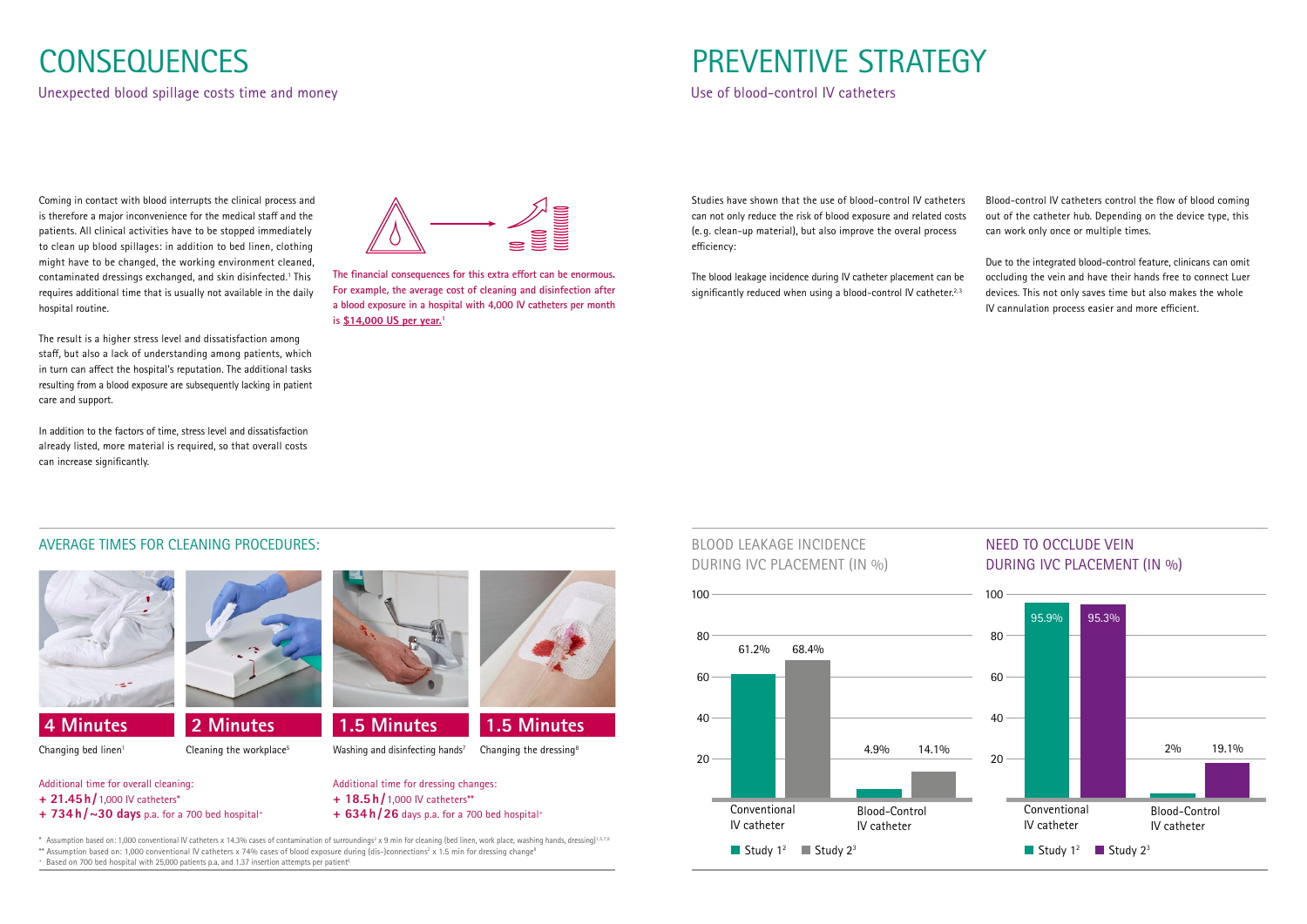Closed IV catheter with multi-access blood control septum and a september of the control septum Advantages at a glance

# INTROCAN SAFETY® 3 NITROCAN SAFETY® 3

## 2 **Septum opened**

- · Septum opens by attaching a Luer connection (syringe, IV line, extension line, blood collection device, etc.) to the back of the catheter hub.
- · The Luer connection pushes the septum opener, opening the septum completely. Flow rate results are not affected.

### 1 **Septum closed**

- · Septum closes when the needle is removed from the catheter hub.
- · The septum opener is therefore moved behind the septum and blood flow is controlled.





### MULTI-ACCESS BLOOD CONTROL SEPTUM

The multi-access blood control septum of Introcan Safety® 3 controls the flow of blood coming out of the catheter hub. The blood control feature works multiple times, thus reducing contact with patient blood along the entire IV process.

> Overall, Introcan Safety® 3 makes the entire process of IV cannulation easier and more efficient.<sup>2,9</sup>



### 3 **Septum closed**

- · Septum closes when the connecting device is removed from the catheter hub.
- · The septum opener is therefore moved behind the septum and blood flow is controlled again.



Introcan Safety® 3, as a blood-controlling IV catheter, controls the flow of blood coming out of catheter hub. It reduces both blood exposure during insertion and the need for vein compression, can save cleaning time and supplies, and shortens the time required for IV catheter placement.

MULTI-ACCESS BLOOD CONTROL SEPTUM

- · helps to prevent blood exposure during catheter insertion and while disconnecting a device from the catheter hub
- $\cdot$  reduces the need for vein compression<sup>2,9</sup>
- · improves process efficiency
- · supports a reduction in the overall duration of IV catheter placement2
- · helps to reduce cleaning time and associated costs
- · works multiple times

| Gauge             | (inch)         | <b>Catheter Length</b><br>(mm) | Catheter ø<br>(mm) | Flow Rate<br>(mI/min) | <b>Flow Rate</b><br>(mI/hour) | <b>Article Code</b><br>(EU) |
|-------------------|----------------|--------------------------------|--------------------|-----------------------|-------------------------------|-----------------------------|
| $\blacksquare$ 24 | $\frac{3}{4}$  | 19                             | 0.7                | 22                    | 1320                          | 4251127-01                  |
| $\Box$ 22         |                | 25                             | 0.9                | 35                    | 2100                          | 4251128-01                  |
| $\Box$ 20         |                | 25                             | 1.1                | 65                    | 3900                          | 4251129-01                  |
| $\Box$ 20         | $1^1/4$        | 32                             | 1.1                | 60                    | 3600                          | 4251130-01                  |
| $\Box$ 20         | $\overline{2}$ | 50                             | 1.1                | 55                    | 3300                          | 4251137-01                  |
| $\blacksquare$ 18 | $1^1/4$        | 32                             | 1.3                | 105                   | 6300                          | 4251131-01                  |
| $\blacksquare$ 18 | $1^{3}/_{4}$   | 45                             | 1.3                | 100                   | 6000                          | 4251132-01                  |
| $\Box$ 16         | $1^{1/4}$      | 32                             | 1.7                | 195                   | 11700                         | 4251136-01                  |
| $\blacksquare$ 16 | $\overline{2}$ | 50                             | 1.7                | 185                   | 11100                         | 4251133-01                  |
| $\blacksquare$ 14 | $1^1/4$        | 32                             | 2.2                | 325                   | 19500                         | 4251135-01                  |
| $\blacksquare$ 14 | $\overline{2}$ | 50                             | 2.2                | 310                   | 18600                         | 4251134-01                  |

### PRODUCT ORDERING INFORMATION



The safety mechanism of Introcan Safety® 3 is activated when the needle is removed. As septum closes when needle is removed, need for vein compression is reduced.



Since the septum is closed, blood flow is controlled – even when connecting and disconnecting a Luer device.

Introcan Safety® 3 is B. Braun's closed IV catheter with a multi-access blood control septum, developed to make IV access safer and more comfortable for both clinicians and patients.

> Sales units: 200 pcs. (4 boxes x 50 pcs.) Not made with DEHP, Latex/Natural Rubber, PVC.